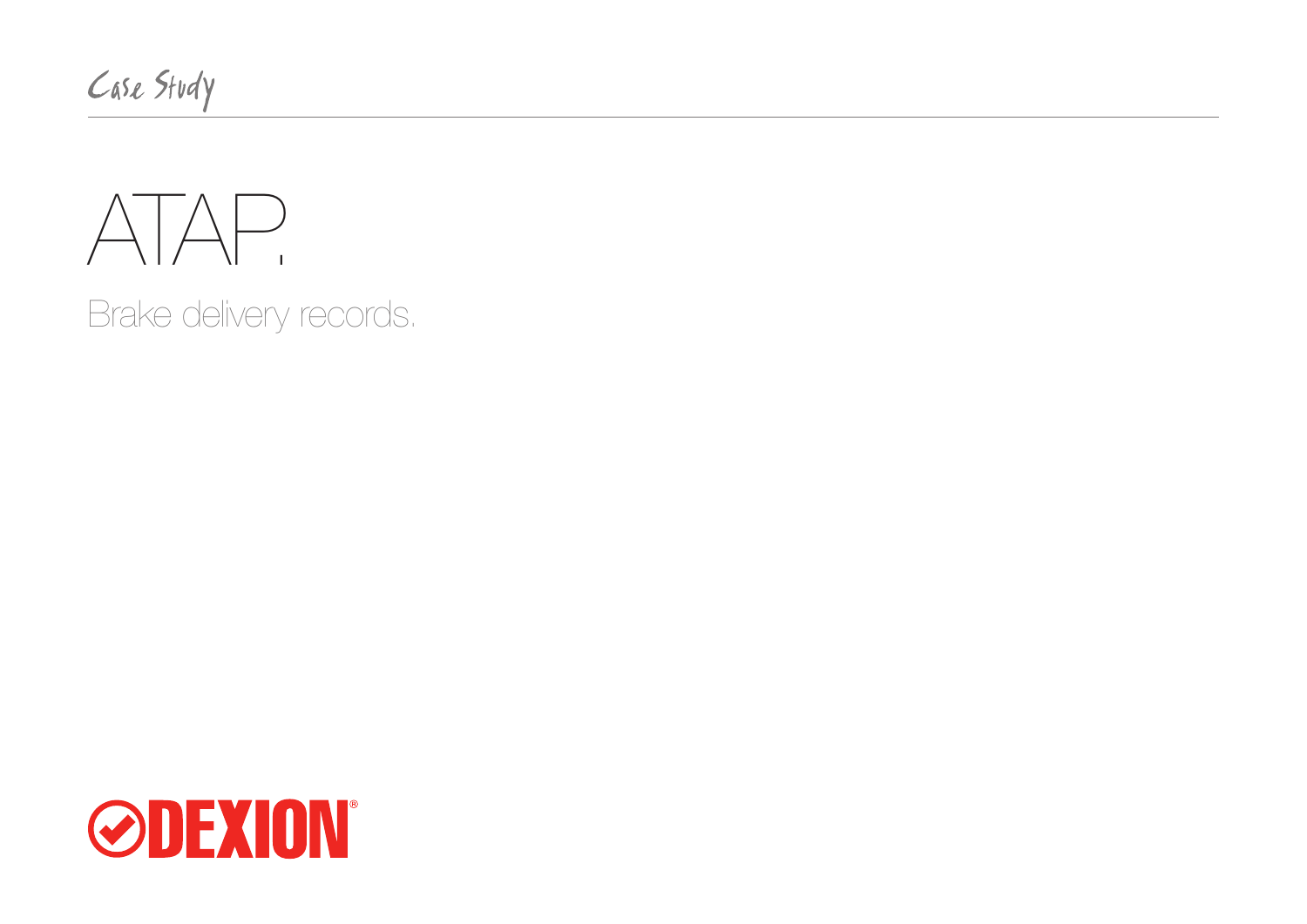"They worked closely with me to ensure they understood the aims and expectations of the company, the product range and how it sells and the best way to get them to market."

When Australian Truck and Auto Parts (ATAP) out grew its facility in Footscray Road it purchased a block of land in Derrimut and built a brand new Distribution Centre that commenced operation in April 2002.

It contracted the Dexion Supply Centre at Citiport to provide a dynamic storage solution capable of handling the company's planned growth for the long term.

ATAP is a privately owned company that imports, manufactures and distributes a range of brake parts for the passenger and commercial vehicle market.

The company has operations in five states with the ability to deliver to every capital and regional centre. The DC supplies 2 or 3 delivery runs a day and orders are turned around in 24 hours with fill rates of 96%. ATAP also owns the Auto Brake Service franchise network which has grown from 1 to 47 franchises in less than 20 years. The storage solution had to be designed to cater for this level of growth for years to come.

According to ATAP Director Alan Jolly, Dexion wanted to understand the ATAP business before any recommendations were made.

"They worked closely with me to ensure they understood the aims and expectations of the company, the product range and how it sells and the best way to get them to market" he said, "Dexion are the storage experts so we leave these issues to them, we want to get on with what we're good at and that's selling brake parts" he said.

Dexion went away and worked on plans which included a 623 square meter mezzanine floor that's serviced by a conveyor system as well as a bulk storage area. Pick areas were 'zoned' which helped create shorter pick 'runs' for warehouse staff creating greater efficiencies in the picking process and increased productivity throughout the entire operation.

The upper level of the mezzanine incorporates 4300 lineal meters in small parts shelving with the ground floor featuring 2000 lineal meters in long span